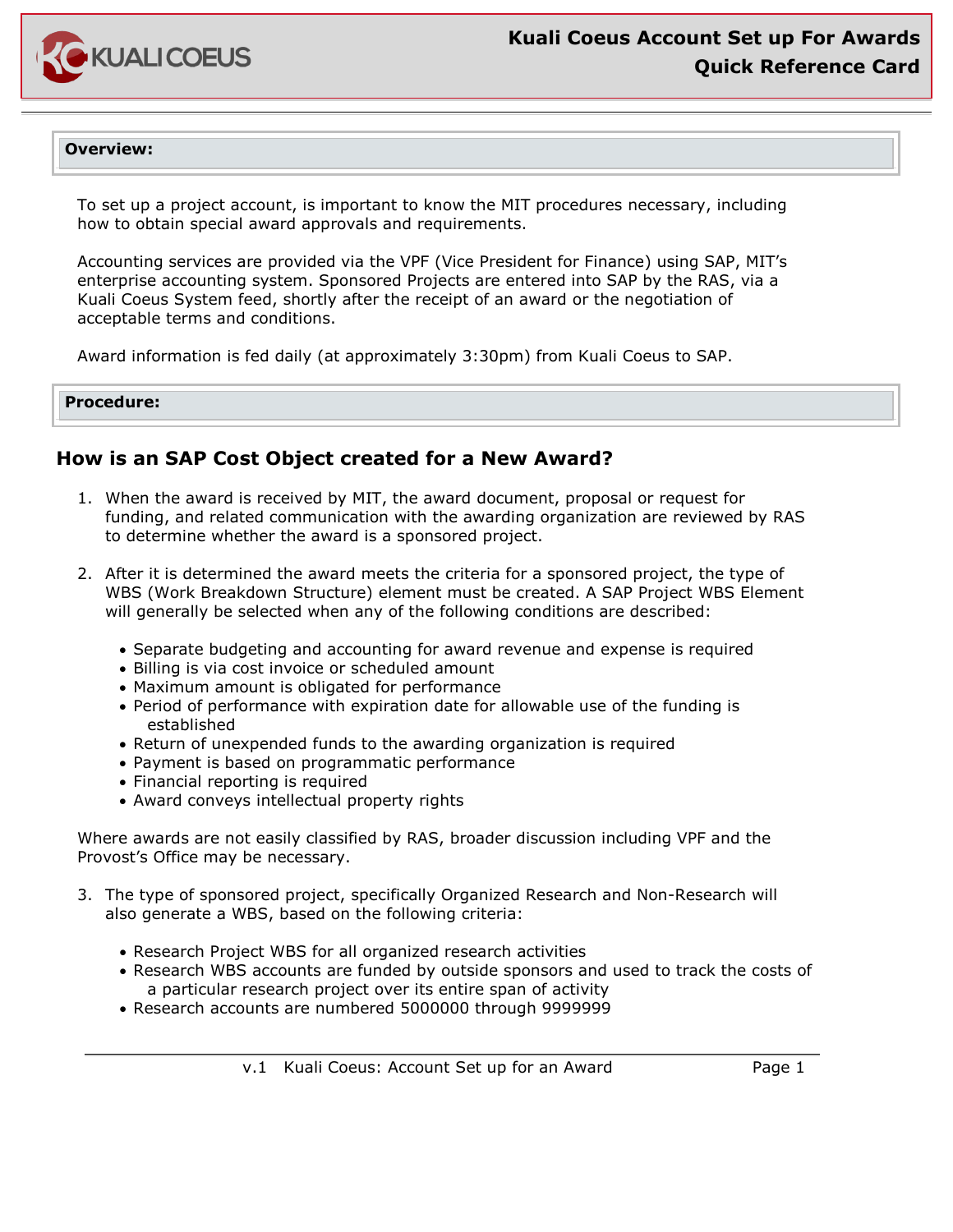- Non-Research (Fund-Sponsored) Project WBS for all other sponsored project activities, including professional conferences, fellowship awards, and instructional and educational service activities such as curriculum development
- Fund accounts are numbered 2000000 though 4999999

## **Creating a Cost Object Prior to the Official Start Date**

Sometimes it is necessary to create a Cost Object prior to the start of an award or before the award documentation is finalized. When this occurs charges can be place on the account and project work can begin but **no charges are billable to the sponsor**. The DLC may authorize RAS to create a new WBS element in **Pending Status** provided that a discretionary source of back-up funding has been designated.

To obtain a Cost Object prior to the official start date, a request must be submitted. A request for the cost object in Pending Status **must be submitted in writing by the DLC** and must be **endorsed by an individual authorized to commit the source of back-up funding** and by the **DLC administering the pending WBS element**.

**Note**: The DLC assumes all financial risk associated with possible failure of MIT to negotiate or receive an acceptable, fully executed award from the sponsor.

### **Important Restrictions to Establishing a new Award Account**

There are several regulatory and compliance concerns that must be taken into account prior to the creation of a new Award Account. Some of the primary restrictions are listed below:

- Regulatory Research Requirements such as the ones listed below require additional processing before establishing the account:
	- Experimental Use of Human Subjects
	- Animal Subjects

 $\overline{a}$ 

- Recombinant DNA Research
- Issuing a **Subaward** requires additional processing and restrictions.
- The SAP cost object is based on Kuali Coeus data shown in the **Notice of Award**. If there are inaccuracies in the NoA, the DLC and RAS must act promptly to correct the Kuali Coeus data and ensure the SAP cost objects match the award terms and conditions.
- When a new award includes **cost sharing**, the DLC and RAS must establish accurate cost objects to account for cost sharing. Once *voluntary cost sharing is committed in the proposal, it becomes mandatory cost sharing for accounting purposes.*
- Kuali Coeus should capture **specific restrictions on award expenditures** as coded descriptors or comments. These specific restrictions must be analyzed individually before setting up an Award Account.